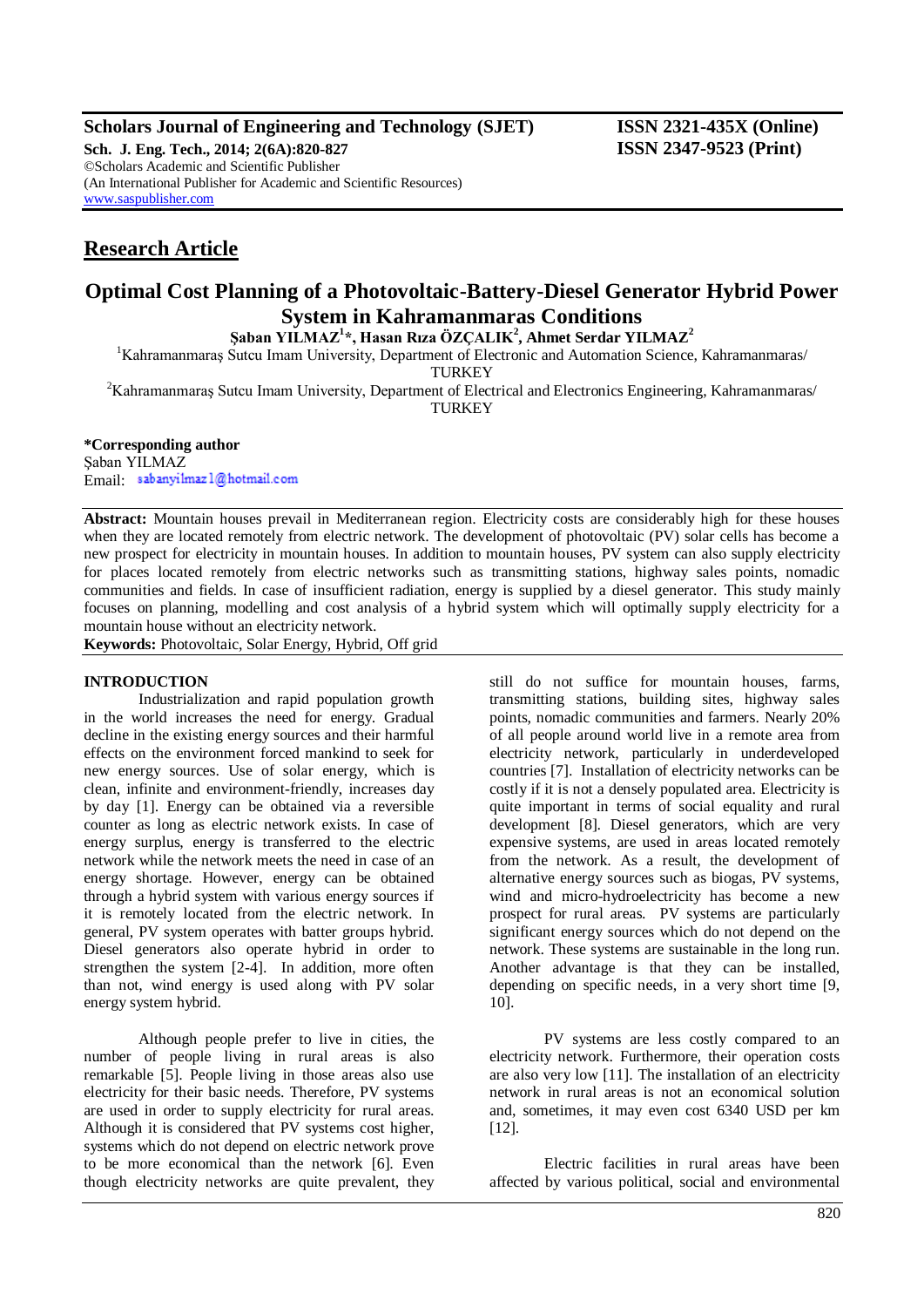factors. Thus, the enlargement of electric network is important in terms of rural settlement. However, major problems in the electric network lead to high losses and costs [13, 14].

PV power systems which operate independently from electric network were installed and analyzed in rural areas of Cambodia [15], Latin America [16], Iran [17], Nepal [18], China [22] and Kyrgyzstan [23] as well as Maltese islands [19], Djibouti Republic [20], Botswana Republic [21], Ethiopia [24], Bangladesh [25], South Africa [26], Peru [27], Nigeria [28] and Brazil [29].

In this study, a photovoltaic-diesel-generator hybrid power system was designed to supply electricity for a mountain house located remotely from electricity network in Kahramanmaras Province of Turkey and its cost analysis was performed.

## **ENERGY NEED**

A photovoltaic-battery-diesel generator hybrid power system was designed to supply electricity for a mountain house of 105 m<sup>2</sup> located remotely from electricity network on Ahir Mountain in the southern part of Kahramanmaras (Latitude 37,64°N, Longitude 36,95°E and Altitude 1696 m.). Daily energy need in this house was calculated as 5562 kWh. It was assumed that 6 pieces of LED lamps consumed energy for 6 hours, TV and a computer for 4 hours, refrigerator for 24 hours, small house appliances for 3 hours, dishwasher for 1.5 hours on a daily basis while washing machine run for 4.5 hours weekly. The system is more successful because mountain houses are used more during summer when radiation and insulation reach higher levels. Weekly energy need is 44534 Wh and monthly energy need is 178136 WH. The list of energy needed by a mountain house is given in Table 1.

| Table 1: Energy need for a mountain nouse |              |                   |                 |               |               |               |  |  |  |  |
|-------------------------------------------|--------------|-------------------|-----------------|---------------|---------------|---------------|--|--|--|--|
|                                           | <b>Power</b> | $\text{Piece}(s)$ | <b>Duration</b> | <b>Energy</b> | <b>Energy</b> | <b>Energy</b> |  |  |  |  |
|                                           |              |                   | (daily)         | (daily)       | (weekly)      | (monthly)     |  |  |  |  |
| LED armature                              | 7 W          | 6                 | 6 h/day         | 252 Wh        | 1764 Wh       | 7056 Wh       |  |  |  |  |
| TV                                        | 120 W        |                   | 4 h/day         | 480 Wh        | 3380 Wh       | 13440 Wh      |  |  |  |  |
| Computer                                  | 120 W        |                   | 4 h/day         | 480 Wh        | 3380 Wh       | 13440 Wh      |  |  |  |  |
| Refrigerator                              | 25 W         |                   | $24$ h/day      | 600 Wh        | 4200 Wh       | 18000 Wh      |  |  |  |  |
| <b>House Appliances</b>                   | 250 W        |                   | $3$ h/day       | 750 Wh        | 5250 Wh       | 21000 Wh      |  |  |  |  |
| <b>Washing Machine</b>                    | 1250 W       |                   | $4,5$ h/week    | 1200 Wh       | 11200 Wh      | 44800 Wh      |  |  |  |  |
| Dishwasher                                | 1250 W       |                   | $1,5$ h/day     | 1200 Wh       | 11200 Wh      | 44800 Wh      |  |  |  |  |
| Other                                     | 200 W        |                   | $3$ h/day       | 600 Wh        | 4200 Wh       | 16800 Wh      |  |  |  |  |
| Total                                     |              |                   |                 | 5562 Wh       | 44534 Wh      | 178136 Wh     |  |  |  |  |
|                                           |              |                   |                 |               |               |               |  |  |  |  |

## **Table 1: Energy need for a mountain house**

In Figure 1, it is demonstrated how energy consumption is scheduled and battery groups are listed accordingly. Because they consume higher energy,

washing machine and dishwasher is scheduled to operate at noon when solar energy reaches its peak.



**Fig. 1: Daily distribution of energy consumption**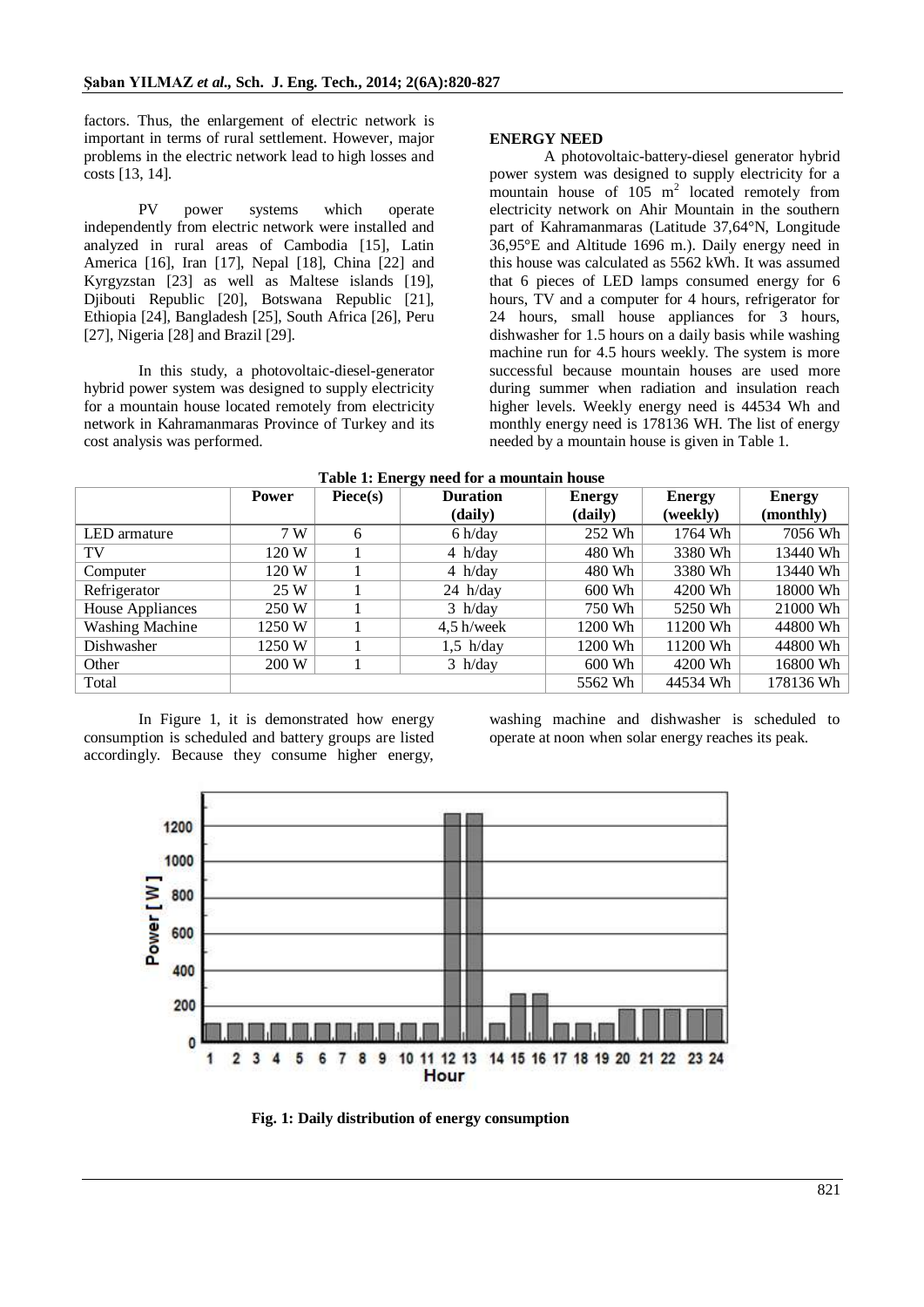## **HYBRID POWER SYSTEM**

Hybrid power system consists of PV, battery group and diesel generator. Suntech 250 W polycrystalline panel was used as PV panel. For systemic efficiency, 2 pieces of panels must be connected in series. Therefore, panels must be designed as 2, 4, 6, 8 etc. For battery group, Concorde 12 V 99 Ah battery was used. 4 pieces

of panels must be connected in series for system efficiency. Therefore, panels must be arranged as 4, 8, 12, 16 etc. Additionally, Generic 1.5 kW inverter with MPPT and Datsu 1.5 kVA single-phase diesel generator is used. The scheme of hybrid power system is shown in Figure 2.



**Fig. 2: Hybrid power system scheme**

#### **Photovoltaic Panels**

6 pieces of Suntech 250 kW polycrystal panels were used in PV power system. Its nominal voltage is

30.7 V and nominal current is 8.15 A. Its efficiency is 17.13%. Panel properties are given in Table 2.

| <b>Table 2: Panel Properties</b> |                    |  |  |  |  |  |
|----------------------------------|--------------------|--|--|--|--|--|
| <b>Brand Name</b>                | <b>Suntech</b>     |  |  |  |  |  |
| Model                            | <b>STPE 250 P</b>  |  |  |  |  |  |
| Technology                       | Si-poly            |  |  |  |  |  |
| Max Power (Pmax)                 | 250 W              |  |  |  |  |  |
| Nominal Voltage (Vmp)            | 30.70 V            |  |  |  |  |  |
| Nominal Current (Imp)            | 8.15 A             |  |  |  |  |  |
| Open Circuit Voltage             | 37.40 V            |  |  |  |  |  |
| Short Circuit Voltage (Isc)      | 8.63 A             |  |  |  |  |  |
| Efficiency                       | %17.13             |  |  |  |  |  |
| Length                           | 1640 mm            |  |  |  |  |  |
| Width                            | 992 mm             |  |  |  |  |  |
| Weight                           | $19.40 \text{ kg}$ |  |  |  |  |  |

#### **Photovoltaic Cell Model**

PV panel is modelled based on one-diode equivalent circuit. Series resistance is calculated as 0.28 Ω and parallel resistance as 380 Ω. 60 cells in the panel are connected in series. In this power system, 6 pieces

of Suntech 250 W polycrystalline panel were used. Its nominal voltage is 30.7 V and nominal current is 8.15 A. Its efficiency is 17.13%. In Figure 3, one-diode model developed for modelling of PV panel is shown.



**Fig. 3: Single diode model**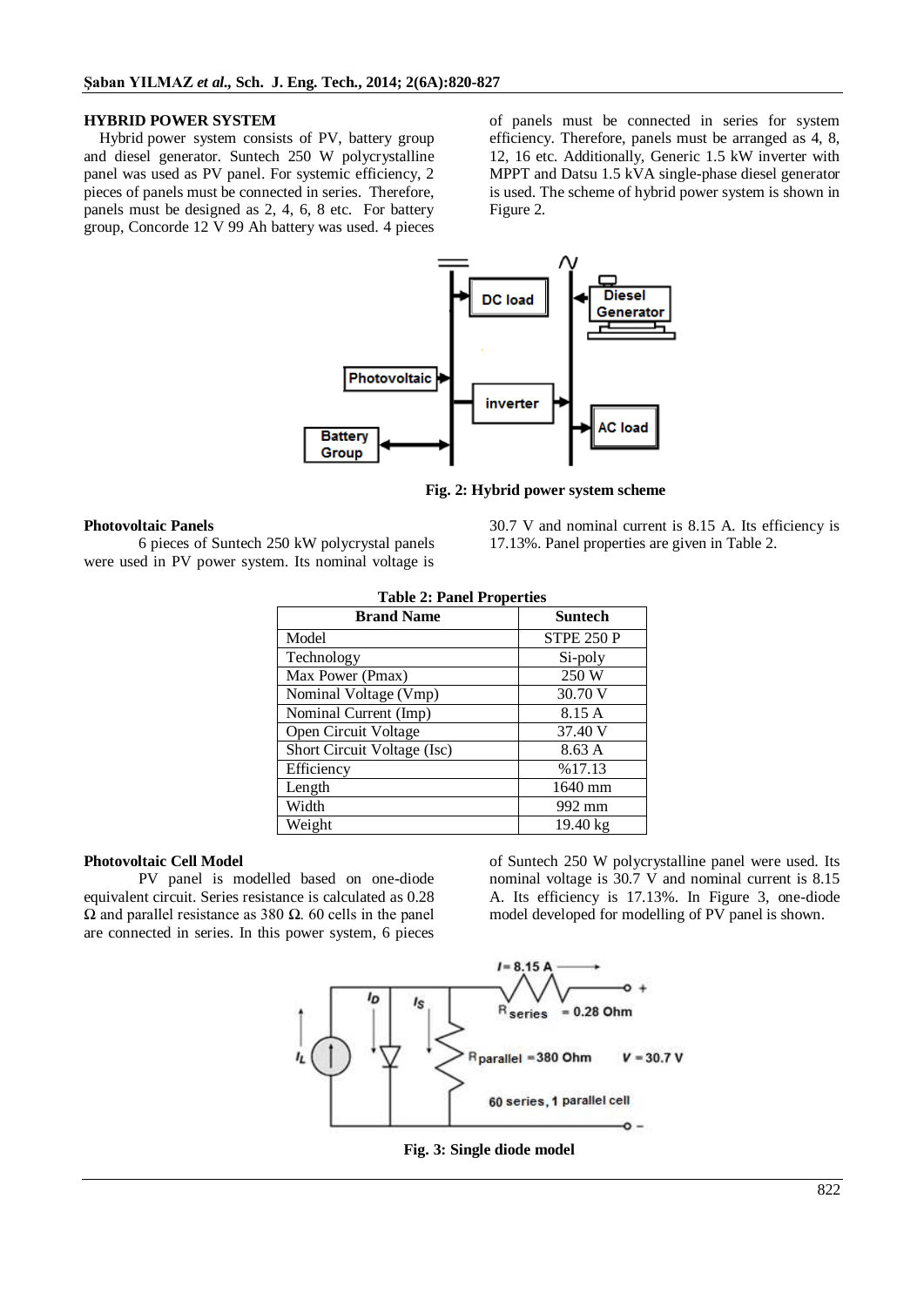If Kirchhoff's law is applied to these currents,  $I_{cell} = I_L - I_D - I_s$  is the result. Current-voltage and power-voltage characteristics of the panel, which were obtained thanks to the model, are given in Figure 4.



**Fig. 4: Characteristics of PV panel**

## **Batteries**

Battery properties are given in Table 3. Maintenance free and leak-proof lead-acid batteries are small and light. They are quite economical due their high performance. Their leak-proof and maintenancefree structures do not require adding water and. Because they were designed in accordance with a constant charge-discharge process, they are highly suitable as an instance source of energy. They can last 5

to 10 years. In addition to being one of the basic components of uninterruptible power supplies, they can also be used in applications such as telecommunications, security system, wind energy systems, solar energy systems, defence industry and inverters. Batteries will be needed more as renewable energy sources become more widespread. A battery can be charged within 6.2, 12.5 hours and 57.7 hours at currents of 20 A, 10 A and 2 A, respectively.

|  |  | <b>Table 3: Battery Properties</b> |
|--|--|------------------------------------|
|--|--|------------------------------------|

| <b>Brand</b>               | Concorde                |
|----------------------------|-------------------------|
| Model                      | <b>PVX-1080T</b>        |
| Technology                 | Lead-acid               |
| Nominal Capacity           | 99 Ah                   |
| Nominal Voltage            | 12 <sub>V</sub>         |
| <b>Internal Resistance</b> | $61.86 \text{ m}\Omega$ |
| Width                      | $172 \text{ mm}$        |
| Length                     | 328 mm                  |
| Height                     | $228$ mm                |
| Weight                     | $31.8 \text{ kg}$       |

#### **Inverter**

A Generic 1.5 kW inverter with MPPT is used in PV system. Direct current generated in PV panels is converted to alternative current via an inverter. It is a single-phase that operates independently from the electric network and its efficiency is 96%. Its input is between 44-72 Volts and output is 220 Volts 50 Hz. Its maximum MPPT voltage is 40 Volts.

## **SYSTEM OPERATION**

PV-battery-diesel hybrid power system will be used in Kahramanmaraş conditions. Minimum planning of energy cost without any loss of quality is aimed. PV solar panels are the main source of energy. In case of insufficient solar energy, battery group will supply electricity. If lack of solar energy continues for a long time, diesel generator, the fuel cost of which is high, will supply energy. The number of batteries and PV

panels must be planned optimally in order to reach minimum amount of energy. Battery group will be increased by 4 for system efficiency while PV panels will be increased by 2. 1 piece of diesel generator is used based on the climatic conditions.

The effect of the number of panels on the cost (Mp) depends on the number of panels (P) and energy supplied by PV panel (E1).

$$
M_p = \frac{130xP}{E_1}
$$
 (1)

The effect of the number of batteries on the cost (Ma) depends on the number of batteries (a) and energy supplied by batteries (E2).

$$
M_a = \frac{150xa}{E_2} \tag{2}
$$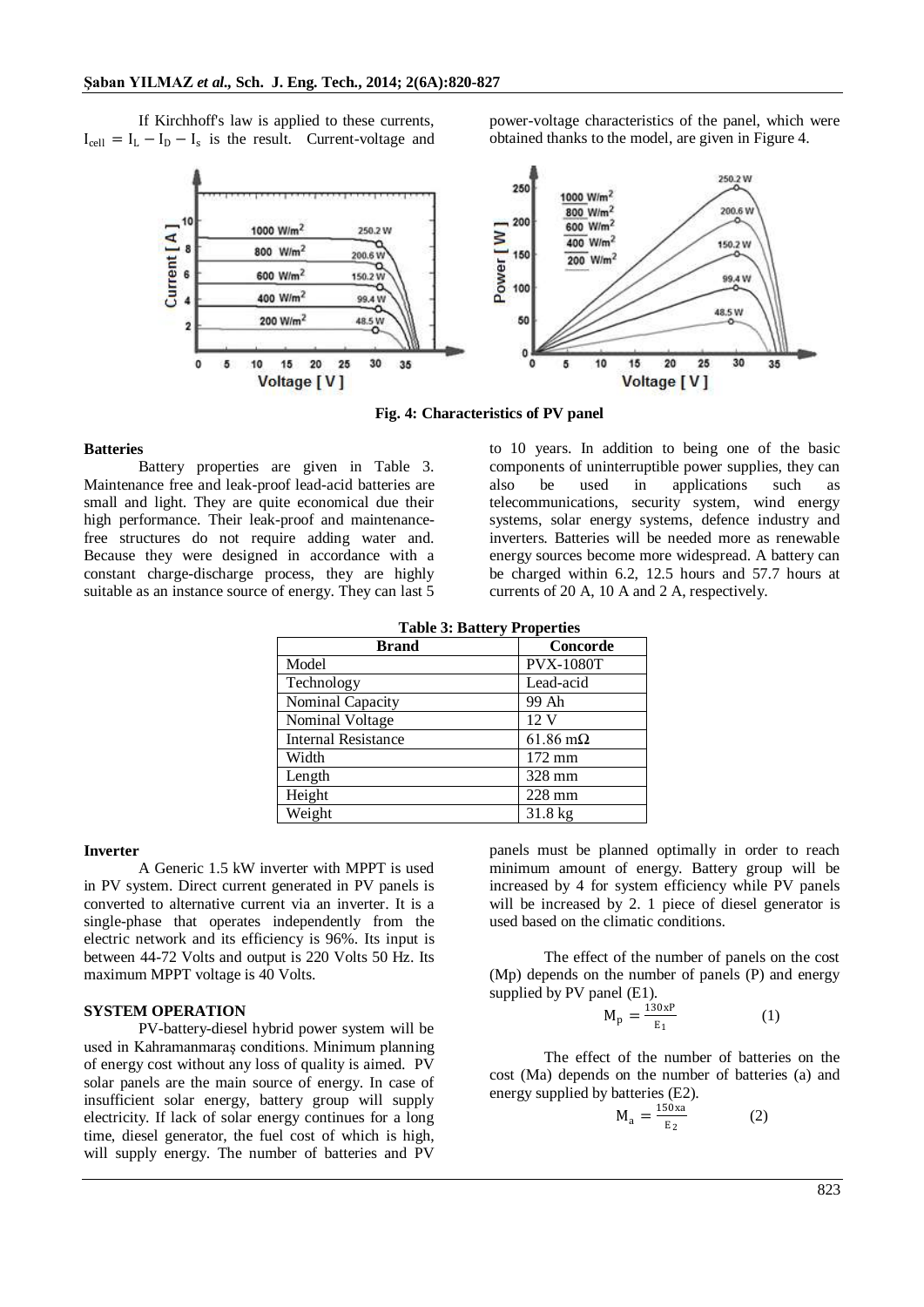The effect of the diesel generator (Mj) depends on the amount of fuel (S) and energy supplied by diesel generator (E3).

$$
M_j = \frac{(250 + 1,62xS)}{E_3}
$$
 (3)

If ET is total energy,  $E_T = M_p + M_a + M_i$  $(4)$  MT=total unit cost of energy;

$$
M_{T} = \frac{M_{p} . E_{1} + M_{a} . E_{2} + M_{j} . E_{3}}{E_{T}}
$$
 (5)

Thanks to the present hybrid model, it is possible to calculate changes in the total unit cost of energy based on the climatic values in Kahramanmaras, depending on the numbers of panels and batteries. Results are given in Table 4 and Figure 5.

|  |                               |    | Number of Panels |      |      |      |      |                                                |                  |      |      |      |
|--|-------------------------------|----|------------------|------|------|------|------|------------------------------------------------|------------------|------|------|------|
|  |                               |    | 2                | 4    | 6    | 8    | 10   | 12                                             | 14               | 16   | 18   | 20   |
|  | Number of<br><b>Batteries</b> | 4  | 0,88             | 0,53 | 0,37 |      |      | $0.58 \mid 0.58 \mid 0.54 \mid 0.55 \mid 0.57$ |                  |      | 0,59 | 0.59 |
|  |                               | 8  | 0.77             | 0,39 | 0,26 | 0,24 | 0,27 | 0,31                                           | $0,35 \mid 0,38$ |      | 0,38 | 0,38 |
|  |                               | 12 | 0.78             | 0.4  | 0,26 | 0,23 | 0,23 | 0,23                                           | 0,24             | 0.24 | 0.26 | 0.26 |
|  |                               | 16 | 0.82             | 0.41 | 0,27 | 0,24 | 0,23 | 0,24                                           | 0,25             | 0,25 | 0.27 | 0.27 |
|  |                               | 20 | 0.82             | 0,42 | 0,29 | 0,24 |      | $\vert 0.24 \vert 0.26 \vert 0.26 \vert$       |                  | 0,26 | 0,27 | 0.28 |

**Table 4: Changes in unit cost of energy depending on the numbers of panels and batteries**



**Fig. 5: Changes in unit cost of energy depending on the numbers of panels and batteries**

Unit cost of energy is calculated minimally for (8 panels- 12 batteries), (10 panels- 12 batteries), (12 panels-12 batteries) and (10 panels-16 batteries). Although these combinations are quite close to each other, 8 panels and 12 batteries are the least expensive. Unit cost of energy is calculated as 0.23 Euros.

Optimal operation percentages for PV-batterydiesel generator hybrid power system to supply the energy needed during a year is given in Figure 6. Diesel generator is used only in January, February, November and December. Energy is supplied by PV system, batteries and diesel generator by 65%, 32% and 3%, respectively. Due to the expenses posed by the fuel of diesel generator, it is only used in case of emergency at a minimum level. PV solar system generated 2737 kWh energy annually. Energy surplus is stored in the

batteries and 653 kWh energy was supplied by them when needed. When PV system and batteries were insufficient, 54 kWh energy was supplied by the diesel generator.

On average, 173 kWh energy is needed monthly. PV solar energy system generates 228 kWh on average. Although average solar energy exceeds average energy need, it cannot supply sufficient energy. Batteries will be used in case of insufficient solar energy. On average, 55 kWh energy is supplied by batteries monthly. When batteries do not suffice, diesel generator generates supply energy.

Energy generated by PV solar energy system is given in Figure 7. PV system generates 7.49 kWh daily on average. Particularly in summer, it generates 9.33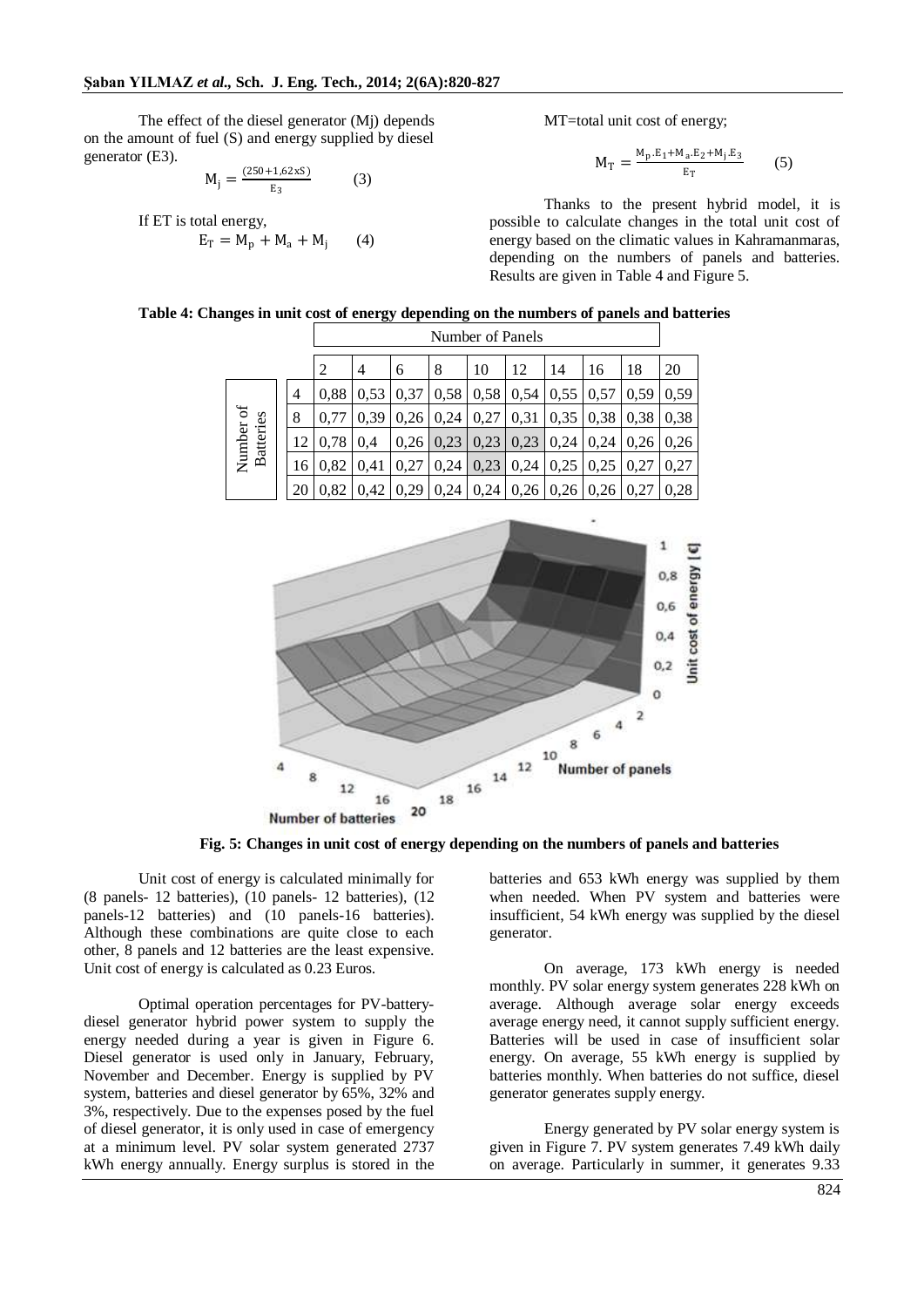kWh energy daily on average. Solar energy supplies 5.56 kWh energy daily on average in winter, when solar energy systems are least efficient. A mountain house needs 5.76 kWh energy daily.



**Fig. 7: Energy generated by PV system**

In Figure 8, monthly changes in the loads in 12 pieces of 99 Ah batteries are shown. Battery load is at its minimum in February due to radiation and temperature. Batteries were fully charged from March to November. If the mountain house is not used in

December, January and February, less battery groups will be needed, reducing installation costs. This system is intended to supply 5760 kWh energy for 12 months and 365 days.

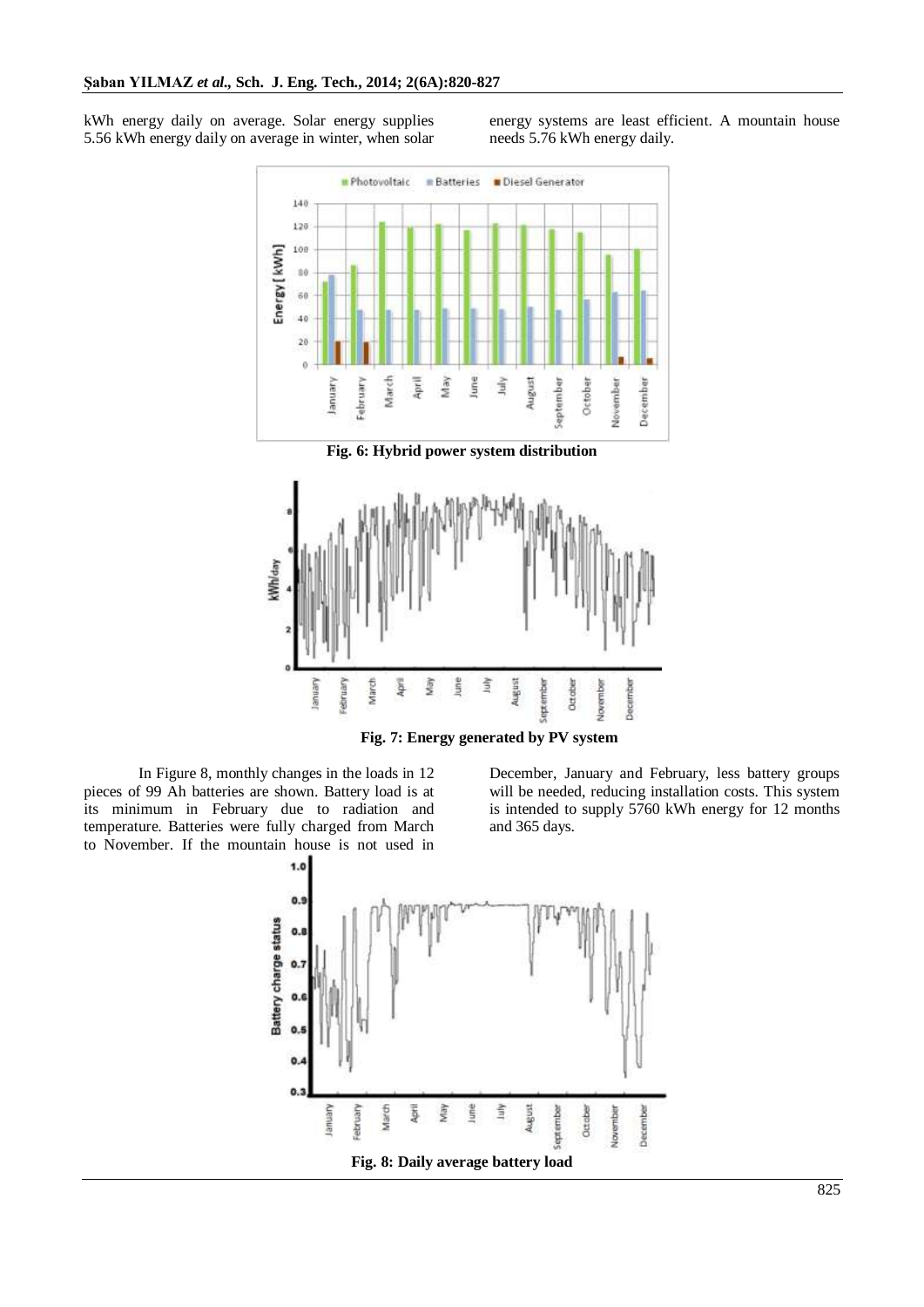Total cost of the system is 3894 Euros. 24% of investment costs belong to PV panels while 7% is spent on inverters, 54% on batteries, 8% on diesel generator and 7% on other equipment.

## **CONCLUSION**

PV panels cost 0.61 Euros per Watt while the whole system costs 2.6 Euros per Watt. In a 30-year cost analysis of the independent system, unit cost of energy is calculated as 0.23 Euros, which is quite advantageous as it is close to the cost of an electric network. It was found out that A PV- battery-diesel generator hybrid power system which would operate in Kahramanmaras conditions, a rich region in terms of radiation, would generate 60.84 kWh energy and reduce total  $CO<sub>2</sub>$  emission by 42.53 tons. Unit cost of energy generated by the system is calculated as 0.23 Euros. In conclusion, a hybrid system which will be installed rapidly and independently from the electric network is not as costly as expected. These systems have become a new prospect in order to improve the life standards of people settled in rural areas. Furthermore, PV-batterydiesel generator hybrid power systems must be supported due to their environment-friendly structure.

## **REFERENCES**

- 1. Hansen U; Technological options for power generation. The Energy JJ, 1998; 19(2): 63–87.
- 2. Adaramola MS; Feasibility study of off-grid hybrid energy systems for applications in Ondo state, Nigeria. J Eng Appl Sci., 2012; 7(1): 72–78.
- 3. Ajao KR, Oladosu OA, Popoola OT; Using homer power optimization software for cost benefit analysis of hybrid-solar power generation relative to utility cost in Nigeria. Int J Res Rev Appl Sci., 2011; 7: 96–102.
- 4. Nema P, Nema RK, Rangnekar S; A current and future state of art development of hybrid energy system using wind and PV-solar: a review. Renew Sustain Energy Rev., 2009; 13: 2096–2103.
- 5. Kanase-Patil AB, Saini RP, Sharma MP; Integrated renewable energy systems for off grid rural electrification of remote area. Renewable Energy, 2010; 35: 1342–1349.
- 6. Lemaire X; Off-grid electrification with solar home systems: The experience of a fee-for-service, concession in South Africa. Energy for Sustainable Development, 2011; 15: 277–283.
- 7. World energy outlook: Executive summary. International Energy Agency, 2009.
- 8. Ilskog E, Kjellström B; And then they lived sustainably ever after? Assessment of rural electrification cases by means of indicators. Energy Policy, 2008; 36: 2674-2684.
- 9. World Bank; Designing sustainable off-grid rural electrification projects: principles and practices. Washington DC: The World Bank, 2008.
- 10. Hong GW, Abe N; Sustainability assessment of renewable energy projects for off-grid rural

electrification: The Pangan-an island case in the Philippines. Renewable and Sustainable Energy Reviews, 2011; 16(1): 54-64.

- 11. Fadaee M, Radzi MAM; Multi-objective optimization of a stand-alone hybrid renewable energy system by using evolutionary algorithms: a review. Renewable Sustainable Energy Rev., 2012; 16: 3364–3369.
- 12. Mirasgedis S, Diakoulaki D; Multi criteria analysis vs. externalities assessment for the comparative evaluation of electric generation systems. Eur J Oper Res., 1997; 102(2): 364–379.
- 13. Mahapatra S, Dasappa S; Rural electrification: optimizing the choice between decentralised renewable energy sources and grid extension. Energy Sustain Dev., 2012; 16(2): 146–154.
- 14. Lhendup T; Rural electrification in Bhutan and a methodology for evaluation of distributed generation system as an alternative option for rural electrification. Energy Sustain Dev., 2008; 12(3):13–22.
- 15. Hill RL, Curtin KM; Solar powered light emitting diode distribution in developing countries: An assessment of potential distribution sites in rural Cambodia using network analyses, Socio-Economic Planning Sciences, 2011; 45: 48-57.
- 16. Bundschuh J, Liter M, Ciminelli VST, Cornejo MEML, Hoyos SG, Hoinkis J *et al*.; Emerging mitigation needs and sustainable options for solving the arsenic problems of rural and isolated urban areas in Latin America e A critical analysis. Water Research, 2010; 44: 5828-5845.
- 17. Ardehali MM; Rural energy development in Iran: Non-renewable and renewable resources. Renewable Energy, 2006; 31: 655–662.
- 18. Mainali B, Silveira S; Renewable energy markets in rural electrification: Country case Nepal. Energy for Sustainable Development, 2012; 16: 168–178.
- 19. Trapani K, Millar DL; Proposing offshore photovoltaic (PV) technology to the energy mix of the Maltese islands. Energy Conversion and Management, 2013; 67: 18–26.
- 20. Pillot B, Muselli M, Poggi P, Haurant P, Idriss Hared; Solar energy potential atlas for planning energy system off-grid electrification in the Republic of Djibouti. Energy Conversion and Management, 2013; 69: 131–147.
- 21. Ketlogetswea C, Mothudib TH, Mothibia J; Effectiveness of Botswana's policy on rural electrification. Energy Policy, 2007; 35: 1330– 1337.
- 22. Fan J, Liang Y, Tao A, Sheng K, Mab H, Xu Y *et al*.; Energy policies for sustainable live lihoodsands unstainable development of poor areas in China. Energy Policy, 2011; 39: 1200–1212.
- 23. Liu MFM, Pistorius T; Coping with the energy crisis: Impact assessment and potentials of nontraditional renewable energy in rural Kyrgyzstan.